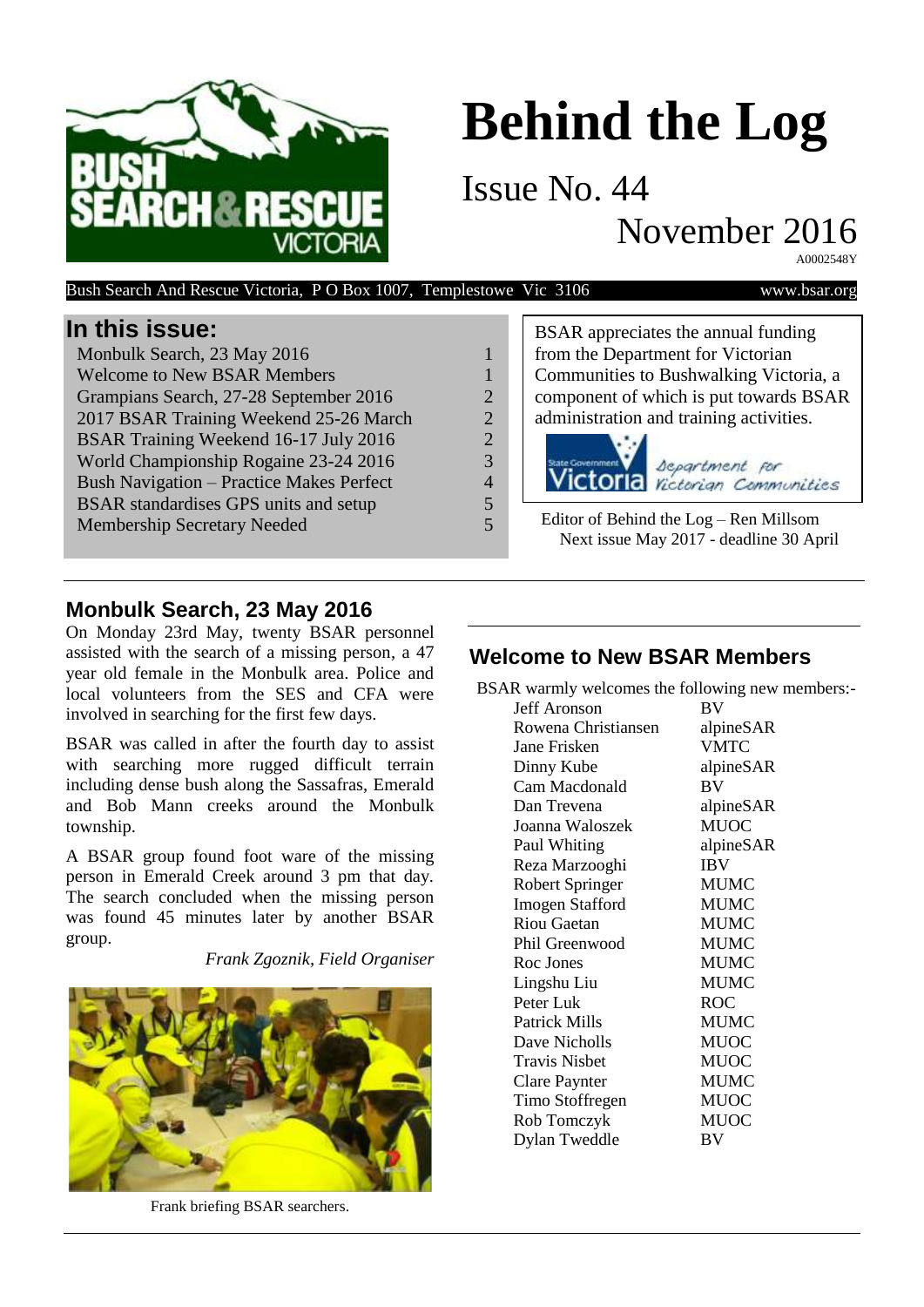## **Grampians Search 27-28 September 2016**

Police Liaison Officer Chris Jarvis conducted a callout on Monday evening 26 September, for a man missing in the Grampians. Police had located his car at Borough Huts and along with his family held grave fears for his welfare.

On Tuesday morning 21 BSAR members joined a large search based at Halls Gap, involving local Police, Search and Rescue Squad, Dog Squad, Mounted Branch, Solos and Airwing, along with SES and Parks Victoria staff.

Information regarding the missing man was limited. Over the 2 days BSAR members feature searched tracks and other routes out from Borough Huts

including over Mt William, line searched off the sides of walking tracks and carried out intensive line searching with a 500m radius of Borough Huts. Nothing was found.

The search was scaled down late Wednesday 28 September. Parks Victoria and SES staff had been withdrawn earlier in the day to rest and to prepare for an imminent major storm event.

Police Search and Rescue will review the searching done so far and along with local Police and Parks Victoria staff will continue to search the area.

*Duncan Brookes, Field Organiser*

### **2017 BSAR Training Weekend – 25-26 March**

The **2017** training weekend will be on **25/26 March** at Korweinguboora.

This will be in a bush setting, but utilising a country hall as our base.

The weekend will be devoted to several exercises. The purpose is to add SAR related skills to members' underlying bush skills.

Enrolment will open in the New Year and you will receive an email about that at the time. Meanwhile please mark this weekend in your diary.

If you are interested in assisting with the event in some capacity, please contact me.

> *Rod Costigan training@bsar.org*

# **BSAR Annual Training Weekend - 16-17 JULY 2016**

The weekend of 16th and 17th July saw sixty BSAR personnel and candidates attend the Winter Training Practice at Dinner Plain. The weekend covered a series of workshops on Saturday followed by a practice search on Sunday for 4 missing persons. Workshops included training in hypothermia management, group leadership, GPS and compass training, use of BSAR radios, snow shelter preparation and night searching.



Testing a makeshift snow shelter



Patient management workshop

We were blessed with a good cover of snow and good weather. This let us put the equipment and training to good use.

It was great to see a large number of new recruits as well as many familiar faces from past searches. Attendance from the universities was very high and bodes well for the future

*Frank Zgoznik, for the organizers*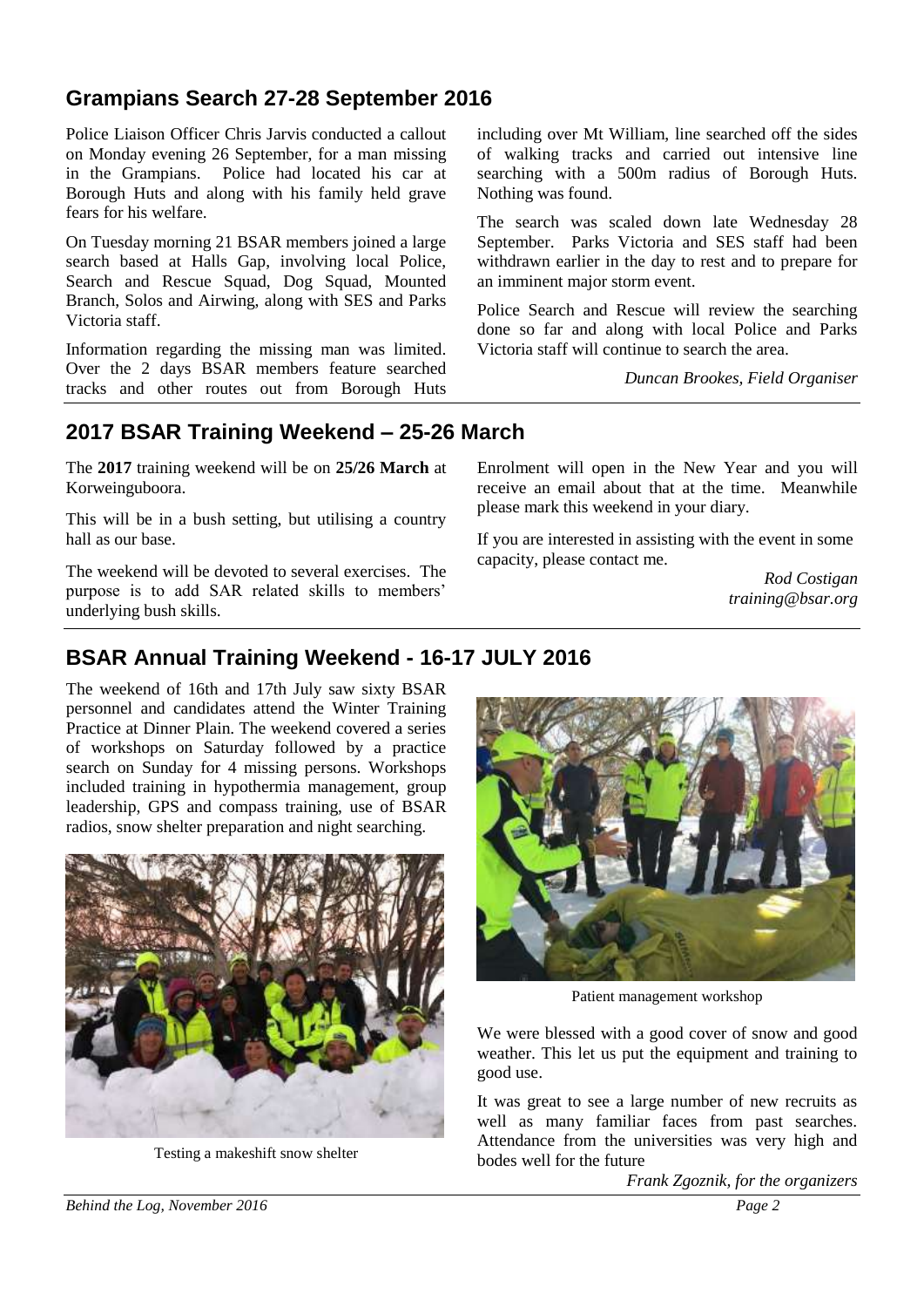

GPS Training in progress



Stretcher carry over snow

#### **World Championship Rogaine 23 - 24 July 2016**

In July, in the Eastern MacDonnell Ranges, based at the Ross River Resort some 90 km east of Alice Springs, the 14th World Rogaining Championships were held. There were approximately 700 competitors and 300 teams representing 18 nations. A big event for a sport invented in Melbourne, and for a very remote, but beautiful, part of our country. Some younger rogainers remarked that the Ross River campground was like a music festival in terms of atmosphere, but without the music, alcohol and drugs!

Following several very hot (winter) days, 30+C, the event weekend forecast was ideal. Saturday temps into low 20s and about 15C overnight with little wind. It was a relief not to have to carry extra clothes because overnight frost is common at that time of year.

The area for this event was in excess of 250 km sq. and the very detailed map, at a 1:25000 scale, was equally huge (approx 90cm x 60cm).

In the lead up to the event there was a warning to take extra tough shoes and leg protection to deal both with the spinifex and the very hard, abrasive, sharp and old (up to 2 billion years) rocks. This was sound advice which some participants ignored to their detriment. If you slipped on loose rock or tripped on one of the many hazards in the undergrowth, you had the choice of trying to break your fall by putting your hand into a clump of spinifex or falling onto some of the sharp and abrasive rock.

At the end of this event much time was spent contemplating how many weeks it would be before all the spinifex was removed from your legs, how your feet had survived the hours on loose rocky slopes or trudging along the sandy or boulder strewn creek beds, or how you managed to fight your way through some of the thicker scrubby sections of the map (thankfully, there were not many). Sitting down in the warm sunshine waiting for the results, having eaten, drowsiness creept in and one wondered how you stayed awake all night.

And then to the results, announced in the different categories based on age with male, female and mixed in each of the Youth, Open, Veteran, Super Veteran and Ultra Veteran.

The event winners, two New Zealand adventure racers, accumulated 4400 points of the 6190 on the course and second place went to a mixed team from Victoria with 3900 points. These teams would have covered in excess of 120 km across some extremely rough terrain with many cliffs and dense spinifex.

Merv Trease and Vic Sedunary teamed up (as normal). They won the Men's Ultra Veterans (65+) section, accumulating 2430 points and covering a distance of about 74 km with nearly 2000 m of ascent. There were 13 teams in the category. Second place went to a team from Estonia. It was a hard day's work, but incredibly satisfying to win a World Championship.

The pain, suffering, prickles, tiredness, etc, etc will be forgotten in time, but the memories of a wonderful event and several weeks in Central Australia will live on. For Merv there was no rest as he immediately headed back to Victoria for the Cross Country skiing, 42 km Kangaroo Hoppet, a month later.

*Merv Trease*

Pictures next page.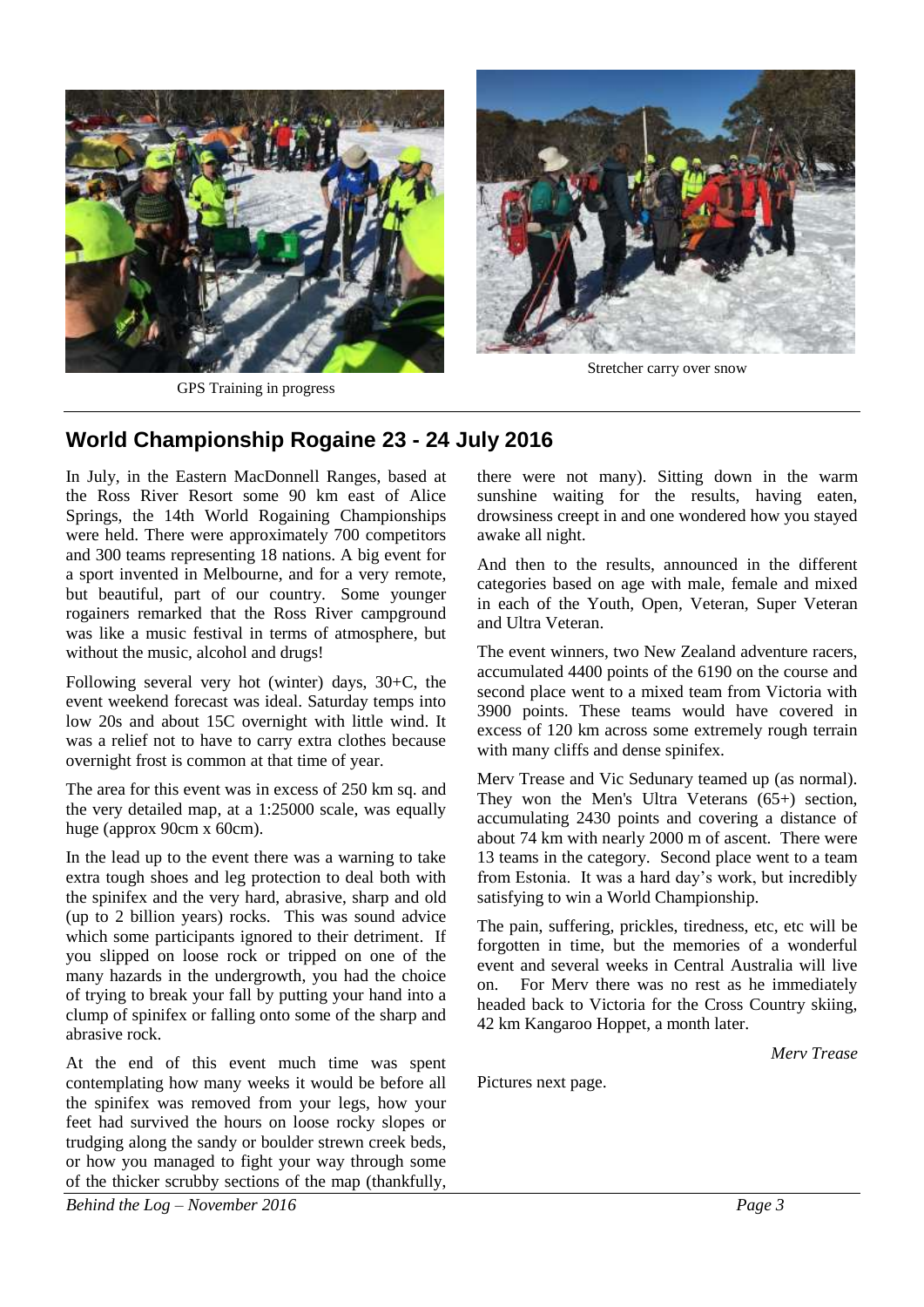

# **Bush Navigation – Practice Makes Perfect**

Every BSAR member is expected to be proficient in off-track bush navigation. The key to maintaining and improving this important practical skill is lots of regular practice.

Rogaining is a very effective and convenient way to practice and improve your navigation. Victorian Rogaining Association events are held monthly apart from the summer period and vary from 6 to 24 hours in duration.

The next VRA event is a 6 hour Rogaine on Saturday 12 Nov, repeated on Sunday 13 Nov at Enfield, south of Ballarat. As a bonus you will a) thoroughly enjoy yourself and b) bump in to other BSAR members who participate in numbers at every event. For more information see<http://vra.rogaine.asn.au/>

#### **Every BSAR member should aim to do at least one Rogaine per year.**

#### **ASPIRING MEMBERS OF BSAR**

BSAR does not provide basic navigation training. Our training events are designed for people who are at or near the skill levels expected for BSAR, which includes off-track navigation skills. Club Delegates take this into consideration when seeking new BSAR members.

Most Clubs, the Victorian Rogaining Association and Bushwalking Victoria run bush navigation courses from time to time.

However, many of us learnt to navigate by walking or Rogaining with an experienced friend and by making lots of mistakes and learning from them.

The basics are:

- Reading and interpreting a contour map, including scale, landform and features
- Relating the map to the ground
- Compass use: grid and magnetic bearings
- Orienting the map
- Being comfortable off track

*"If you're not making mistakes you are not getting out there enough."*

#### **A GPS IS NOT THE ANSWER**

A GPS is of course a very valuable tool in the outdoors in general and for our search and rescue activities in particular. But it may get lost, broken or have flat batteries.

A GPS is a handy navigational aid that can supplement but not replace map and compass navigation skills.

For additional information see:

- BSAR [Navigation Tips](http://bsar.org/bush-navigation-tips) (Thanks to Police Search and Rescue for this training material).
- [Practical navigation,](http://outdoorleaderonline.org/content/olo/pagerend.php?chapID=11§ID=1) Outdoor Leader Online

*Peter Campbell BSAR Convener*